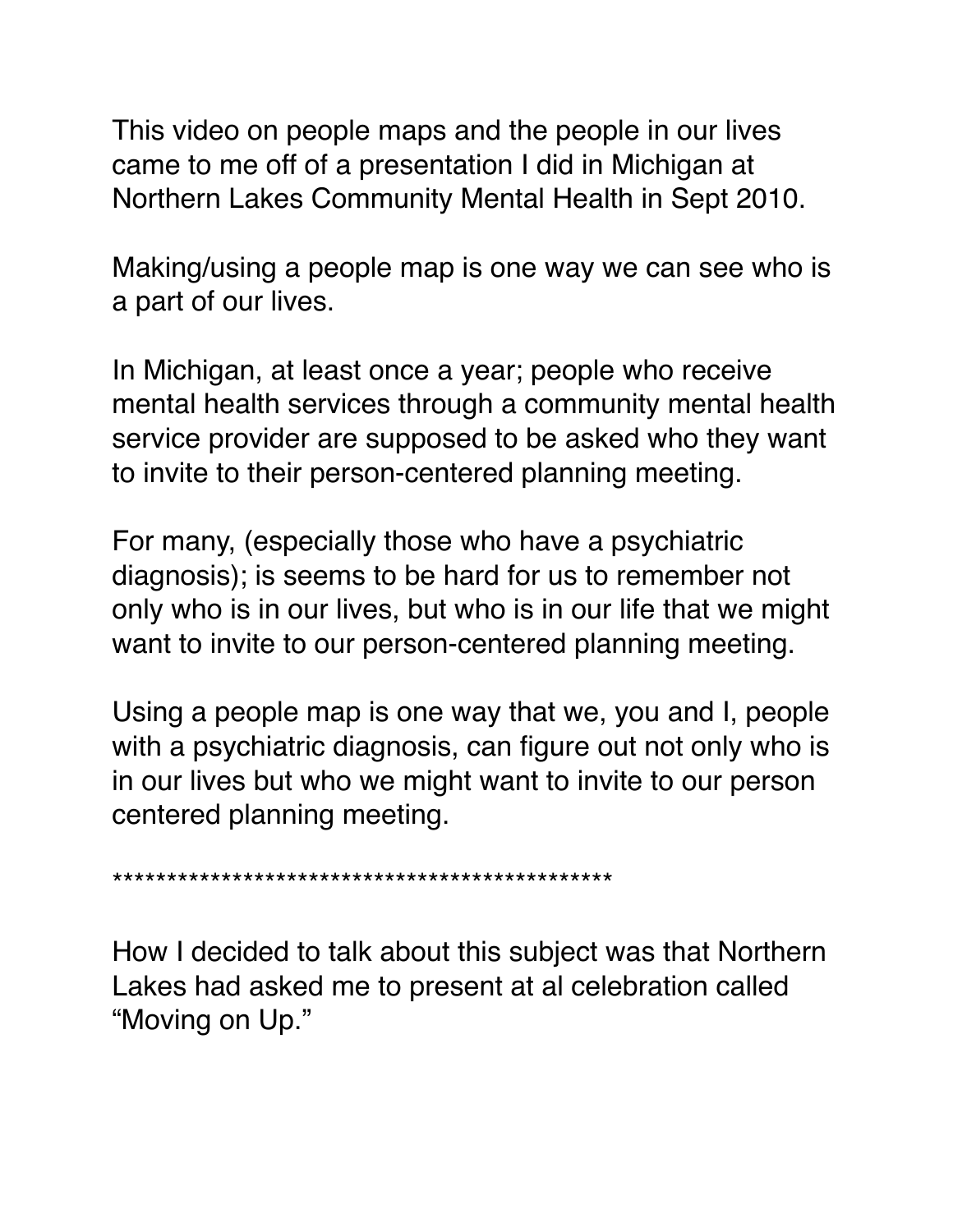The clock was ticking and I was still totally uninspired. I was having a real struggle to become inspired, so like the facebook junkie I am, I hopped onto my facebook wall to ask the question, "What 3 things most helped you to move on?"

The answers amazed me. 129 people responded in four days. Few said the words hopes, goals, dreams or desires.

Instead the top two answers were: Support and Knowledge.

When people said support, they often wrote an explanation that talked about how crucial other people believing in them, assisting them and just plain being there for them helped them get into and stay in a better recovery.

\*\*\*\*\*\*\*\*\*\*\*\*\*\*\*\*\*\*\*\*\*\*\*\*\*\*\*\*\*\*\*\*\*\*\*\*\*\*\*\*\*\*\*\*\*\*\*\*\*

One thing that is helpful to think about as we look at who the people are in our lives is whether the person is paid to be in our life.

We all want people in our lives who like us just because we are who we are. Who support us just because they like or love us. the technical term for people who hang around with us or who love us is, "natural supports".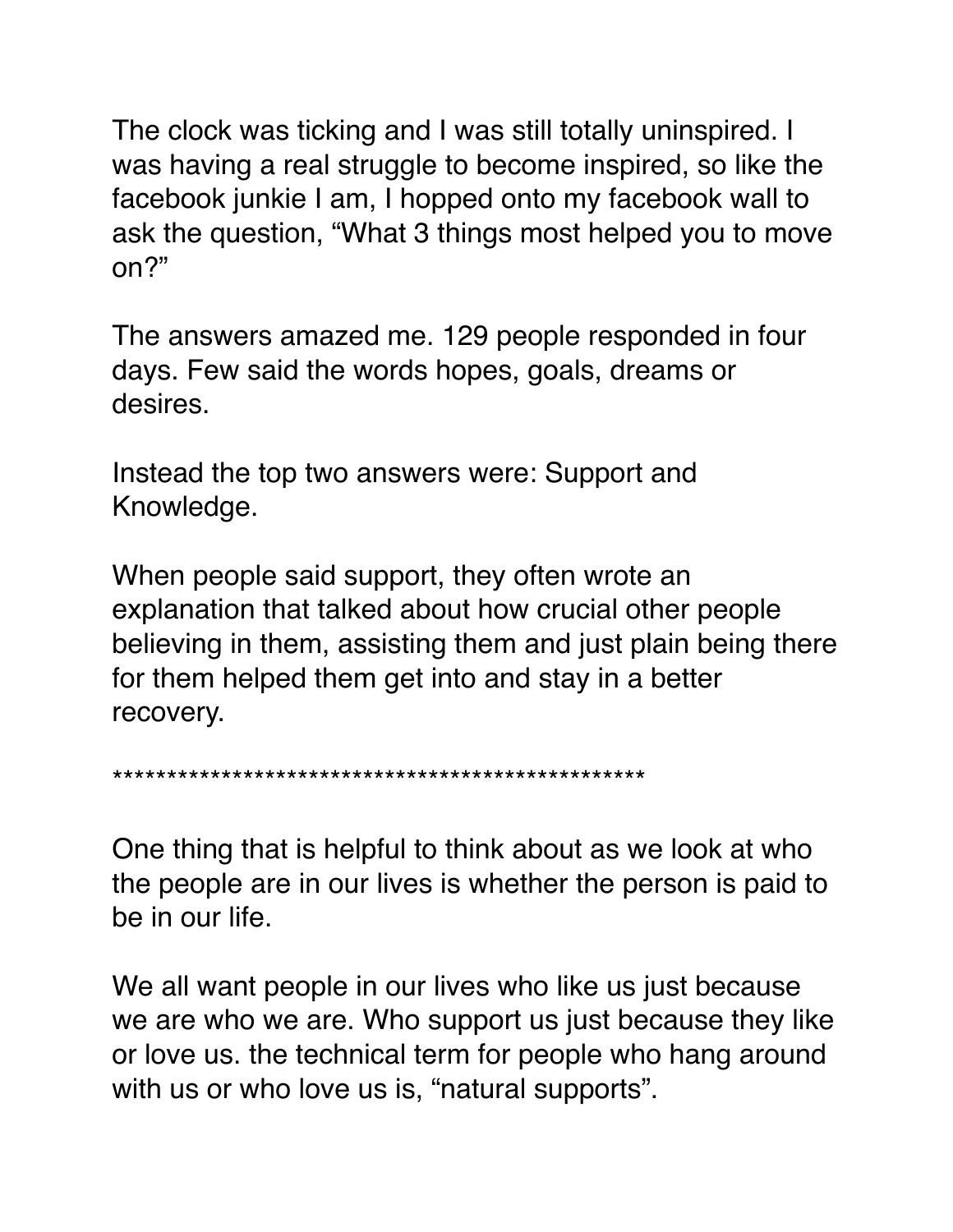The people in the list labeled "Unpaid Supports" are considered natural supports.

I actually find the term natural supports kind of, well, strange. When I go up and ask anyone who is, well, what I consider typical or chronically normal--who is in their lives that is a "natural support", they look at me like I have two heads as they laugh while coffee snorts out their nose.

For some reason they don't seem to have a need to know who is a part of their life, they just know who is there or not there.

They are able to just take for granted that people are there who are friends and family. That's not always been so true for me.

\*\*\*\*\*\*\*\*\*\*\*\*\*\*\*\*\*\*\*\*\*\*\*\*\*\*\*\*\*\*\*\*\*\*\*\*\*\*\*\*\*\*\*\*\*\*\*\*\*\*\*\*\*\*\*\*\*

Paid Supports are people who are paid to be a part of your life.

Some paid supports are great. I have one paid support who has been a part of my life for 11 years. Luckily she's really good or I would cry every time I pulled the money out of my pocket to pay her.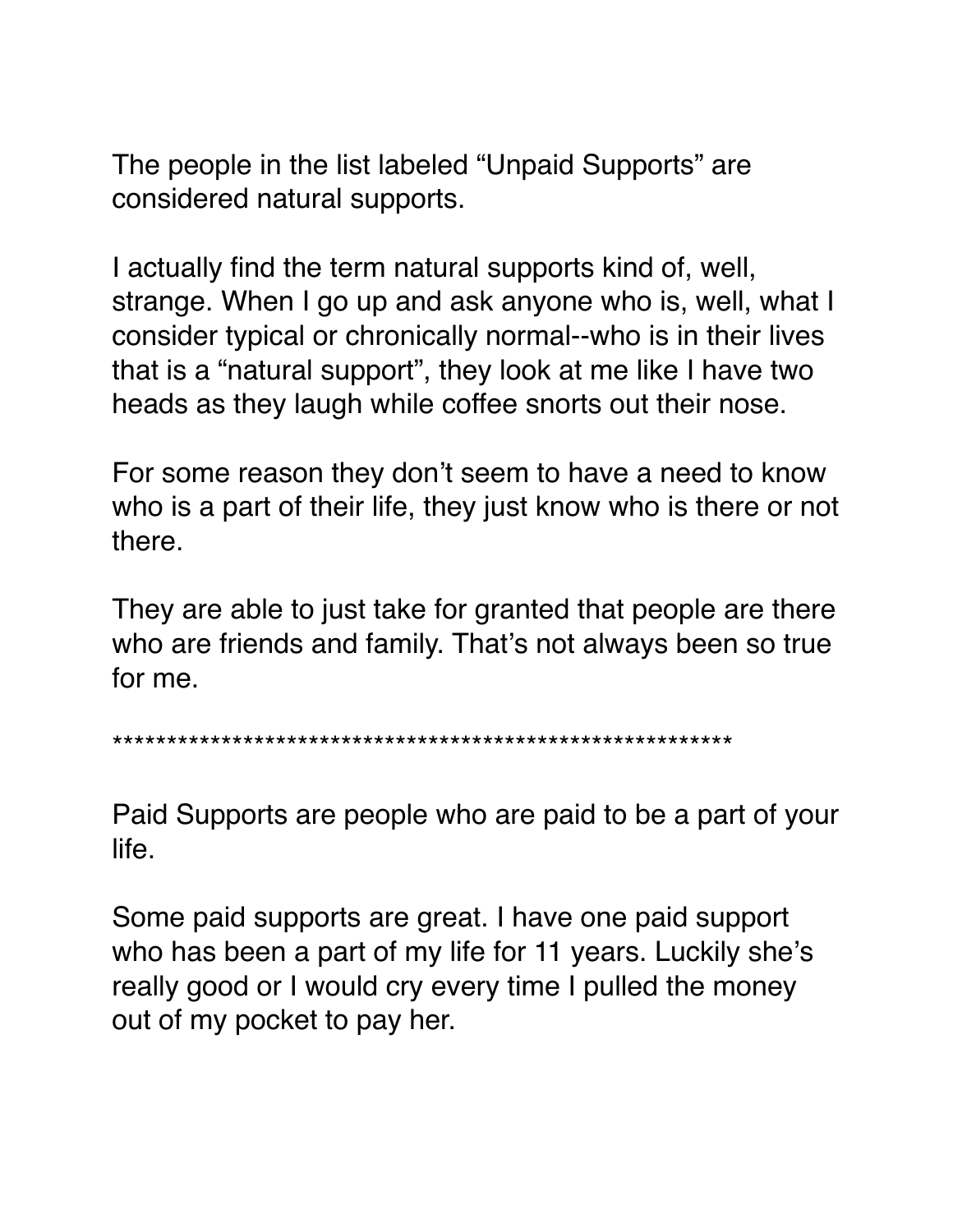Some paid supports have not been so great. When I was in the community mental health system I was often assigned to my paid support and felt it was hard to switch if I felt they were not a good fit.

Now that I pay people out of my pocket I only pay when I like the support the paid person gives me.

And because I have to pay out of my pocket, I have been more than a tad motivated to make friends so I have more people around me that I don't have to pay to spend time with me.

\*\*\*\*\*\*\*\*\*\*\*\*\*\*\*\*\*\*\*\*\*\*\*\*\*\*\*\*\*\*\*\*\*\*\*\*\*\*\*\*\*\*\*\*\*\*\*\*\*\*\*\*\*\*8

This is what my people map looks like.

I used to use words (you know, people's names) on my people map, but now I use pictures because the pictures are waayyyy more helpful to me. I am the one in the middle. The one wearing the sweatshirt that says "feisty and non-compliant".

When I am feeling down, afraid or depressed, often just seeing the faces of the people on my people map and knowing they are all there for me helps me feel better.

The people on my people map are all people that I have had experiences with outside of a treatment setting. Ann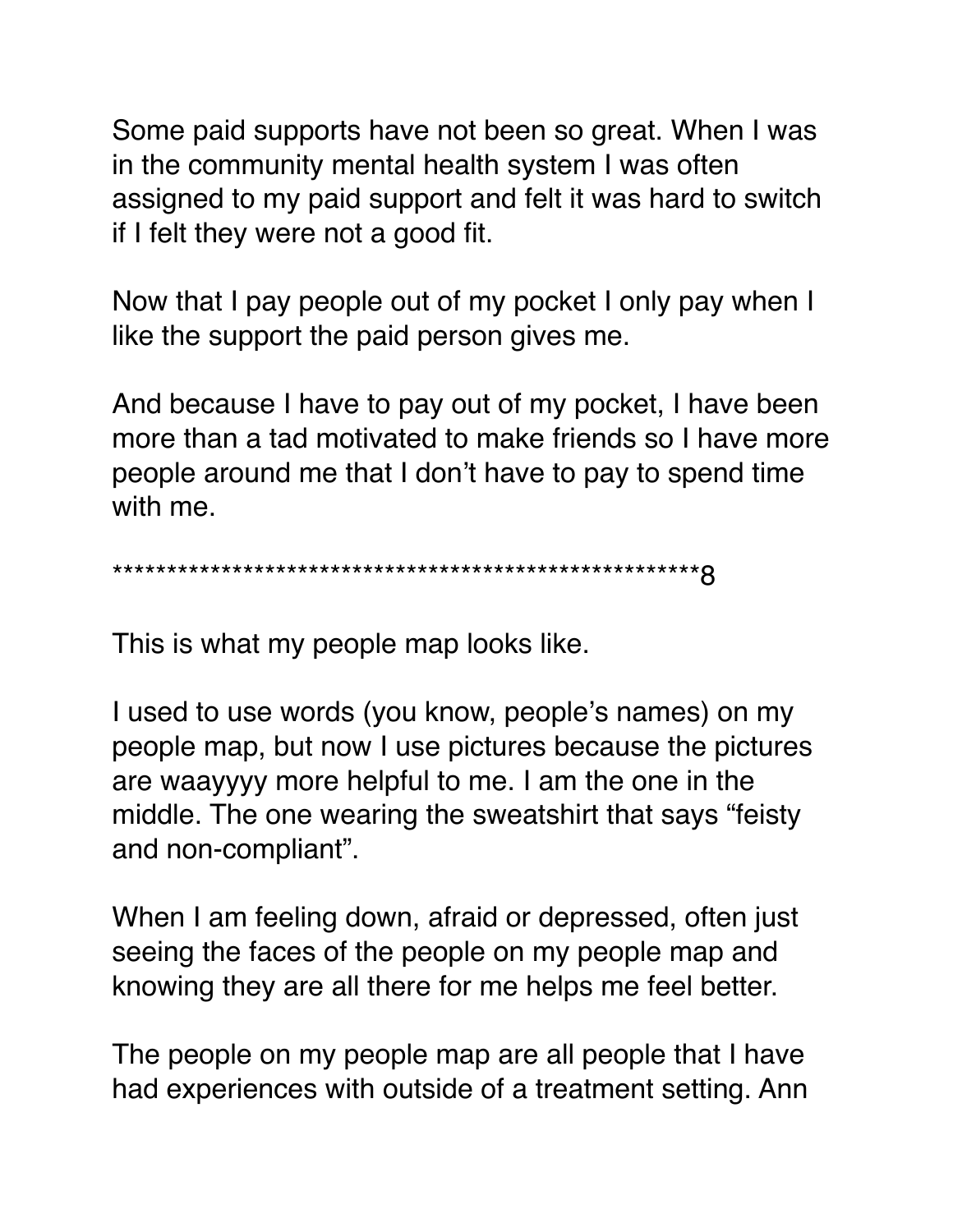Marie, Cheryl and I went blueberry picking together. Mary Beth and I went to Orlando. Melli, Ann Marie and I have been motorcycle riding together. Norm and I went to lunch last month.

When I look at my people map because there are pictures, I now automatically remember the good times I have had with them.

Making a people map with pictures is pretty easy now in the facebook age. If you are friends with someone, and they have their picture up, you can use one of their facebook profile pictures. Many of the pics on my people map are from their facebook profiles. If you have a copy of a people map, it can be easy to drag the photos from facebook onto your people map.

Whatever you choose to do, make the people map in a way that is most meaningful for you. If it's not meaningful to the the person who is using the people map, there is not reason to make or have or use a people map.

\*\*\*\*\*\*\*\*\*\*\*\*\*\*\*\*\*\*\*\*\*\*\*\*\*\*\*\*\*\*\*\*\*\*\*\*\*\*\*\*\*\*\*\*\*\*\*\*\*\*\*\*

How do you reach out to people to make friends so the natural supports on your people map can grow naturally to where you can rely more on the natural supports and less on the paid supports?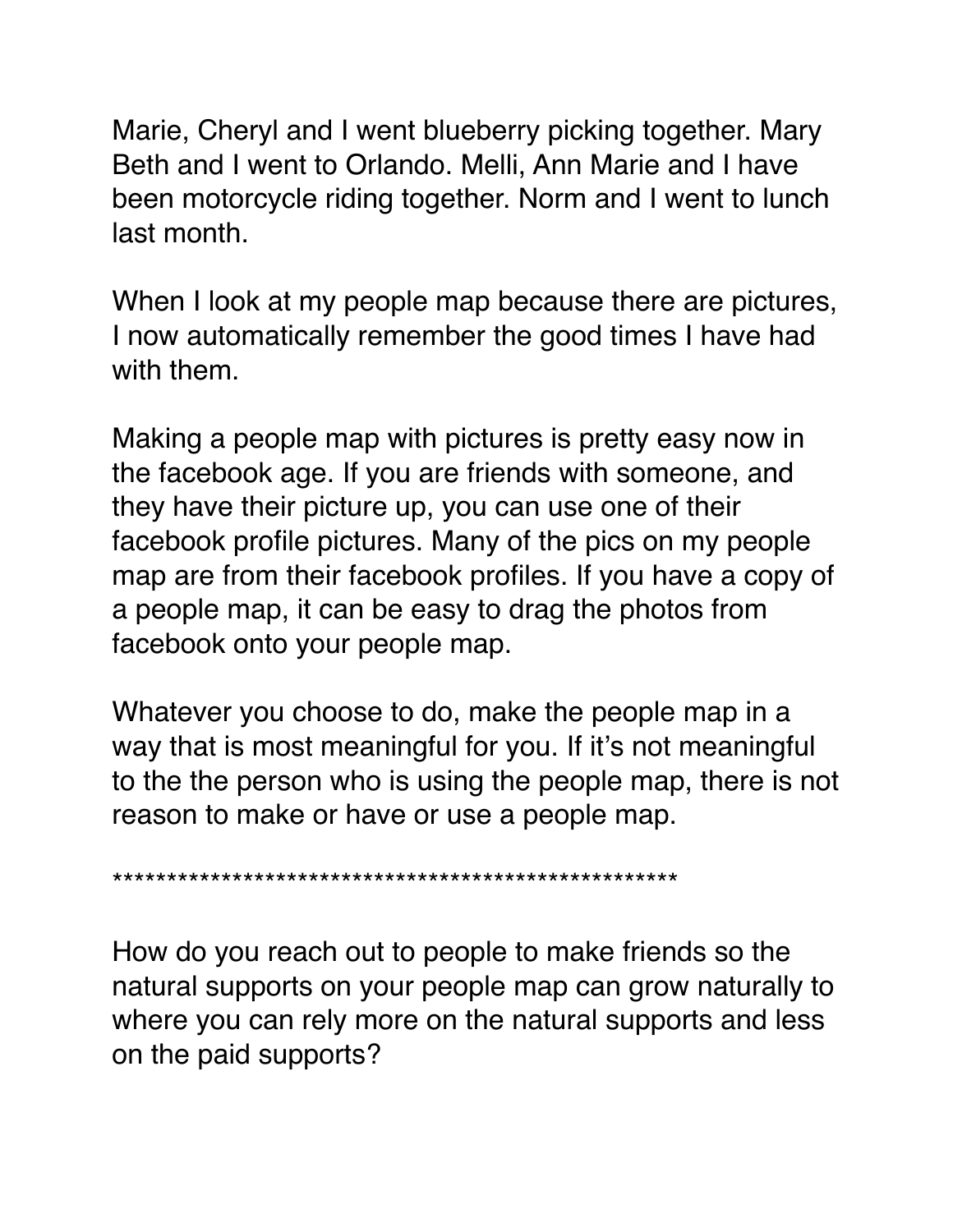In my life it didn't happen all at once. In fact it happened fairly slowly for me. I have a hard time with anxiety and it can make it very hard to make friends. So for me it was one person at a time. A couple I knew a year or two ago that I wanted to become better friends with them but it was hard. I have to try hard to make friends.

Some of the people that I made friends with in the past are no longer on my people map. I am no longer as close to them as I once was.

And some people I wasn't very close to I have found I like them a lot more now then I did at first. I have become close to them.

That is pretty typical. Many of the people in our lives don't stay there forever. They become close to us and then something can happen. They might move away or have to go to work or something else might happen. This can depend not only upon what we need and can give them, but on what they need and can give us.

Sometimes we look at relationships with other people and try to lay blame on what went wrong, but sometimes I have found that it's just that our needs and wants changed as we both grew.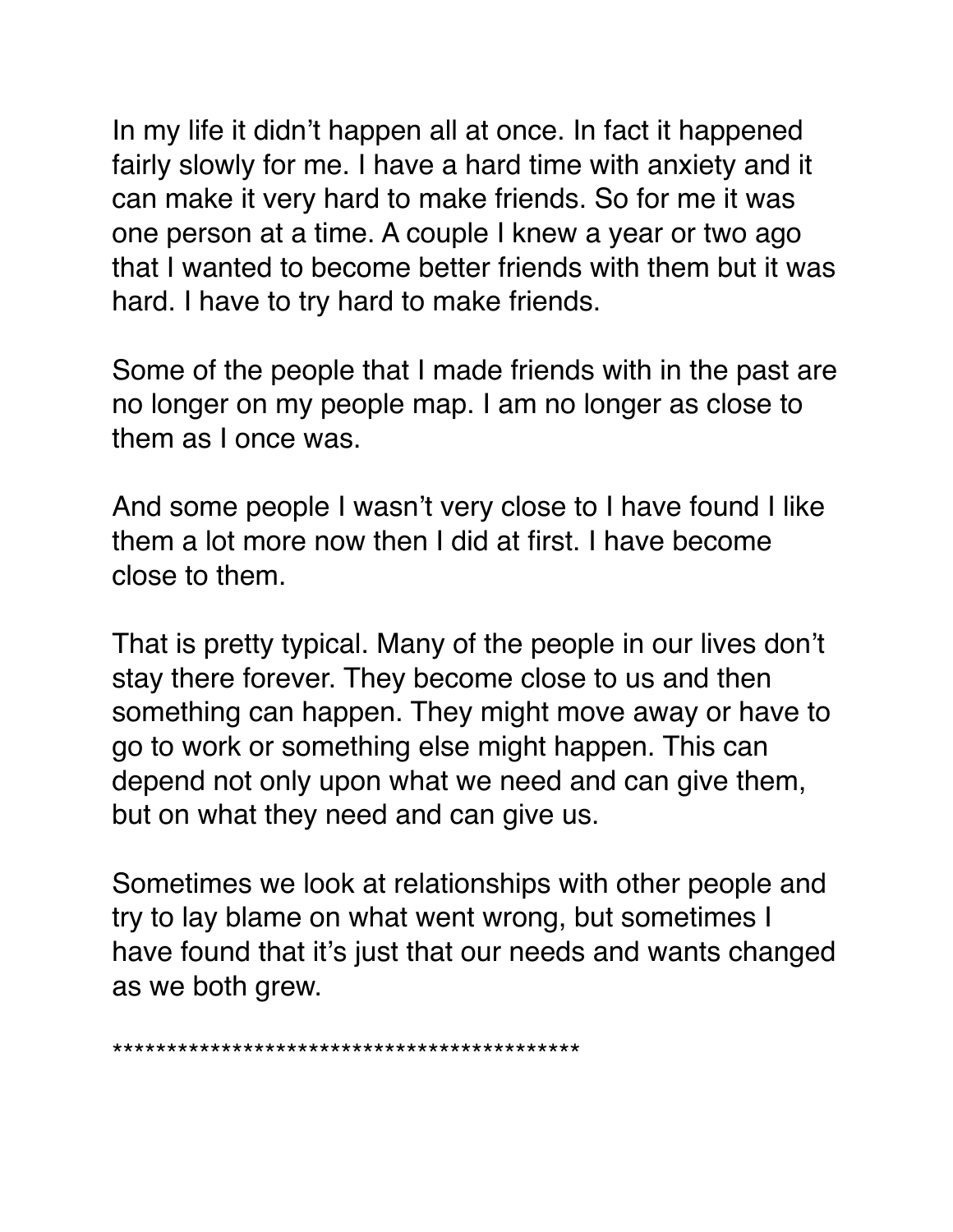When I first started out using a people map I didn't really have anyone I could put on it. It was pretty scary when I looked and realized there were very few people that weren't paid on my people map.

There are a lot of different people maps out. One doesn't have a section for us to put paid support staff in. It is often less scary for us to use that kind of a people map, but we might not then ever look at who is in our lives that is and isn't paid.

I know I wouldn't have ever realized that most of the people in my lie were paid if I hadn't had the kind of people map that divided it up that way.

I am not sure I would have grown as much as I have if I hadn't realized that having only people who were paid to spend time with me on my people map was something that I could fix if I wanted to.

\*\*\*\*\*\*\*\*\*\*\*\*\*\*\*\*\*\*\*\*\*\*\*\*\*\*\*\*\*\*\*\*\*\*\*\*\*\*\*\*\*\*\*\*\*\*\*\*\*\*\*\*

Then another thing started happening. I started filling my people map up with a lot of acquaintances. I had realized that I had no friends and didn't just want my people map to be filled with people who were paid to spend time with me so I put acquaintances all over my people map.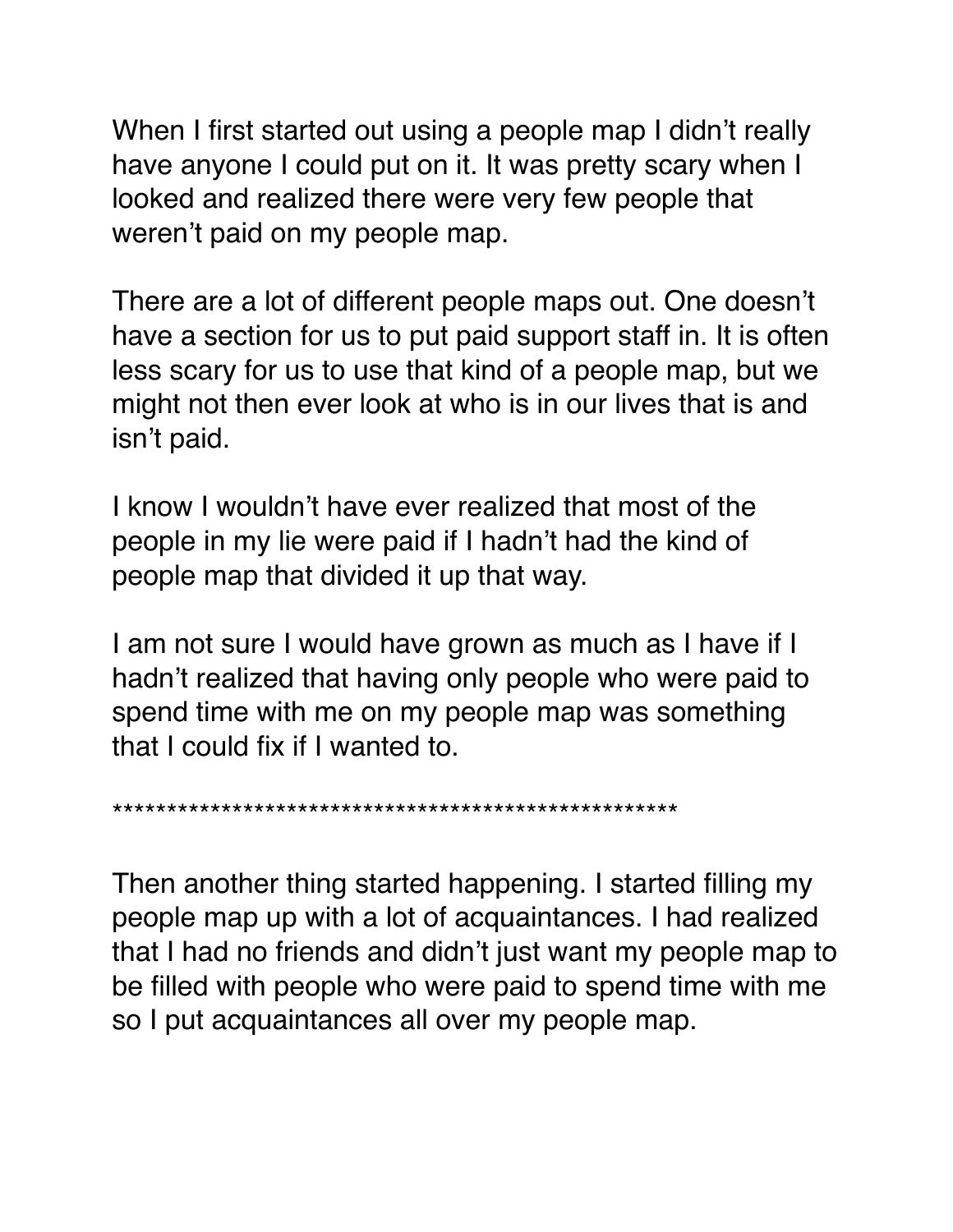I was so ashamed and scared that there were no real relationships in my life that I would put anyone on my people map that i knew.

Someone I attended a meeting with once a month? Yeppers, I had a relationship with them so they went on my people map. Someone I saw on the bus once every six months that might or might not say hi to? On my people map they went.

Sometimes I still have to fight that urge to fill up the spaces today but I have found that there is great value in having a few special friends who I know would fight fiercely for me and that I would fight fiercely for.

When you see pictures on my people map-those are the people who I know are there for me and who will support me. I also will support them and be there for them.

The people who are in pictures on my people map are like that to me today. Will they still be there six months from now? I am not sure, but right now, they are there.

It's not easy to get to know me. Because of my severe anxiety things like counting off in meetings becomes agony for me so instead of my getting to know new people, I freeze up and can't think. It still happens today even when I somewhat know the people I am in a meeting with.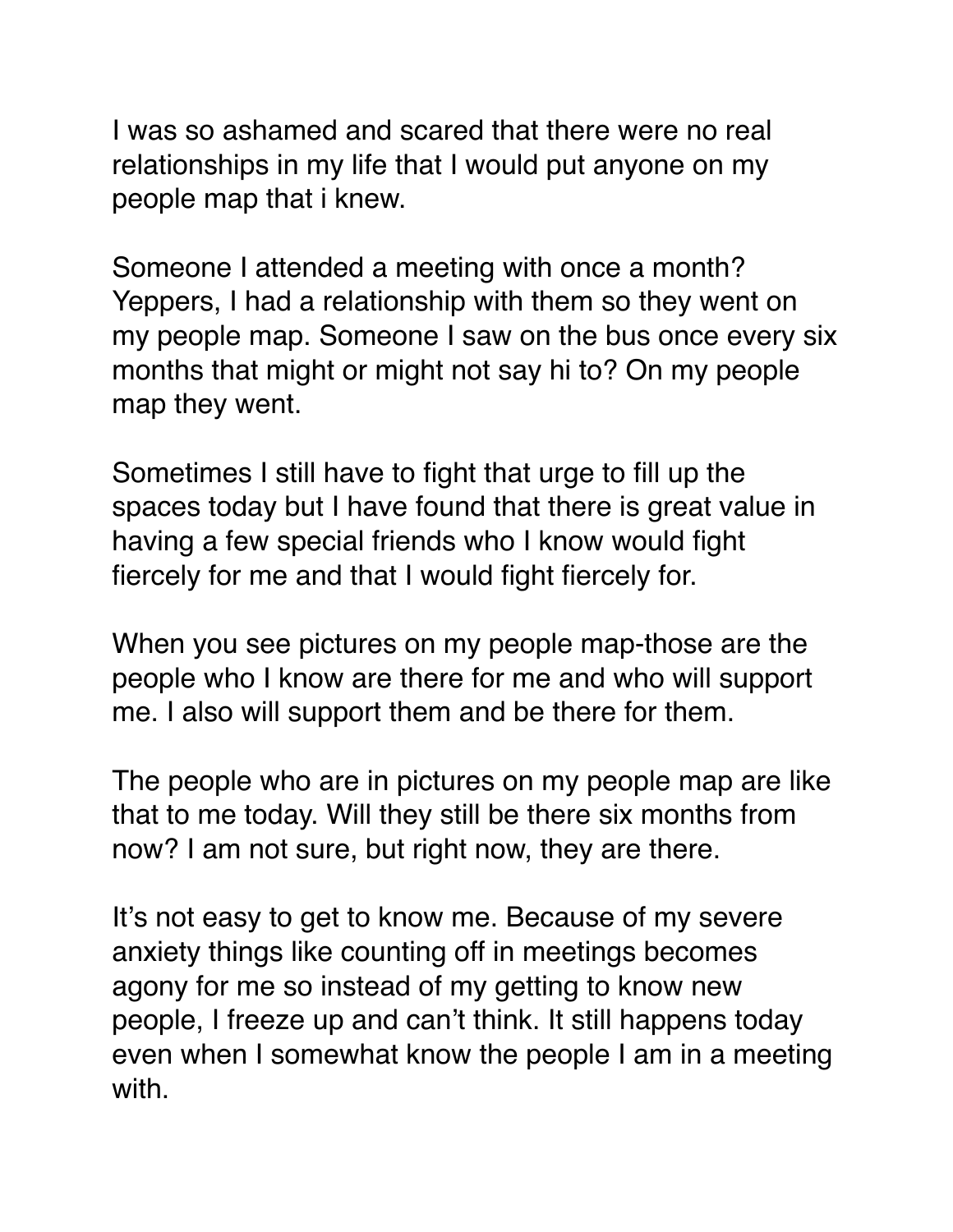There are a lot of people who walk up to me and the first sentence is:

Marty, We need you or Marty, we need you to---

When I know that is coming I try to put myself next to people who are on my people map who are close to me., to try to defer some of the tension that I know will happen. I often choose to sit next to someone who is or could become someone who is on my people map.

Many of the people on my people map have very few demands on me. There is no one on there who just wants something from me.

It did take me quite a while to become able to move on to get to this point I did it by finding people I wanted to be friends with and then slowly learning how to make friends.

Learning how to be friends, to really connect with people and not just network with people has not been easy, but it has been rewarding.

It took a while but it really has been worth it. it's a life long process.

\*\*\*\*\*\*\*\*\*\*\*\*\*\*\*\*\*\*\*\*\*\*\*\*\*\*\*\*\*\*\*\*\*\*\*\*\*\*\*\*\*\*\*\*\*\*\*\*\*\*\*\*\*\*